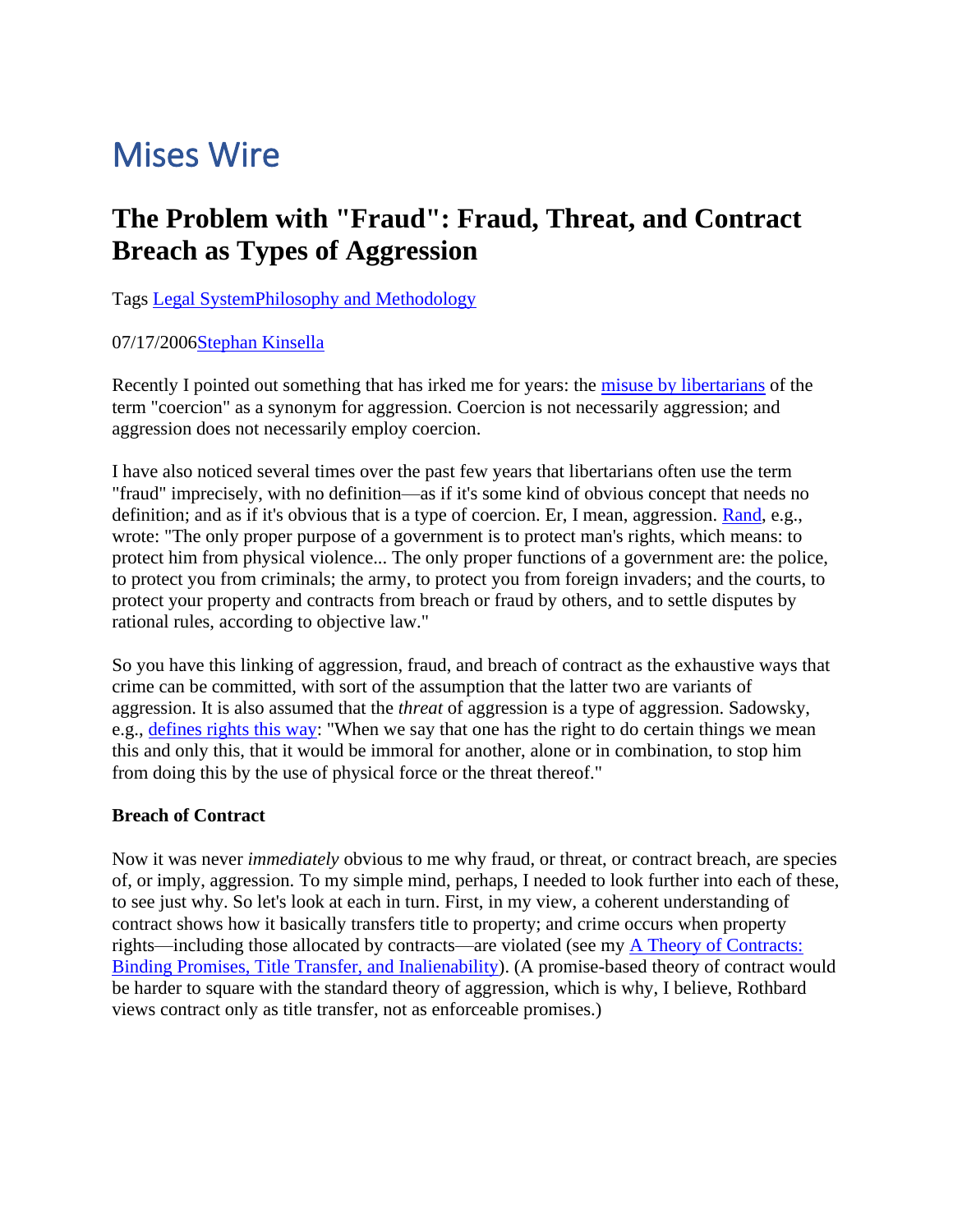#### **Threats**

And I tried to show, in [Punishment and Proportionality: The Estoppel Approach](http://mises.org/journals/jls/12_1/12_1_3.pdf) (pp. 68-69), why threats can be a form of aggression (see also [this version](http://www.stephankinsella.com/publications/kinsella_punishment-loyola.pdf) of the Punishment article, p. 639, section "Why Assault and Threats Are Aggression").

#### **Fraud**

The case of fraud is tricky too. I believe the failure to carefully define what fraud is, and to specify exactly when and why it is a type of aggression, leads to confusion. For example, some of my esteemed Austrian colleagues seem to think fractional reserve banking is "inherently fraudulent," and therefore, not merely uneconomic, but also one that should be legally prohibited (I believe Hülsmann, Hoppe, Block hold this view: see, e.g. Hoppe, Hülsmann, and Block, [Against Fiduciary Media;](http://mises.org/journals/qjae/pdf/qjae1_1_2.pdf) see also Rothbard, [What Has Government Done To Our Money?;](http://mises.org/money.asp) and George Reisman, [Capitalism,](http://www.capitalism.net/Capitalism/CAPITALISM_Internet.pdf) pp. 514-, and 594-), as does Reisman—I don't have the links at hand, if someone can post them I can update this). In my view, fractional reserve banking is economic nonsense, but not necessarily fraudulent. Likewise, it is sometimes said that [plagiarism](http://blog.mises.org/archives/004762.asp) [\(2,](http://blog.mises.org/archives/004992.asp) [3\)](http://blog.mises.org/blog/archives/001771.asp), or even just reprinting someone else's writing, is a "type of fraud," so that [copyright law](http://blog.mises.org/archives/003229.asp) is justified. Others claim that establishing a [corporation](http://blog.mises.org/archives/004272.asp) is "a fraud" and therefore corporations are not justified. Frank Van Dun, in [Against Libertarian Legalism,](http://mises.org/journals/jls/17_3/17_3_4.pdf) criticized my "legalistic" theory of trademark (see my [Against Intellectual Property,](http://mises.org/journals/jls/15_2/15_2_1.pdf) p. 43-44), arguing that my attempt to base trademark on a type of fraud or contract-breach theory fails because, under my contract/IP theory, one cannot say that the consumer has a fraud or breach of contract claim. (I replied to this as noted below.) Libertarain critics use it against us too: See James W. Child, ["Can](http://www.stephankinsella.com/wp-content/uploads/texts/child_libertarianism-fraud.pdf)  [Libertarianism Sustain a Fraud Standard?"](http://www.stephankinsella.com/wp-content/uploads/texts/child_libertarianism-fraud.pdf), 104 *Ethics* 722 (1994).

The problem is in most people's minds "fraud" basically means misrepresenting the truth—i.e., lying. But clearly merely lying is not a rights violation. I think imprecise use of "fraud" permits it to be used to arrive at unlibertarian conclusions. It is imperative to understand it properly and to integrate it into libertarian theory in a way that is compatible with our notions of property and rights and aggression.

I tried to to explain what fraud is, if it is to be considered a species of aggression (and to briefly debunk Child), in [A Theory of Contracts](http://mises.org/journals/jls/17_2/17_2_2.pdf) (p. 34). As I wrote there,

The theory of contract espoused here demonstrates that fraud is properly viewed as a type of theft. Suppose Karen buys a bucket of apples from Ethan for \$20. Ethan represents the things in the bucket as being *apples*, in fact, as apples of a certain nature, that is, as being fit for their normal purpose of being eaten. Karen conditions the transfer of title to her \$20 on Ethan's not knowingly engaging in 'fraudulent' activities, like pawning off rotten apples. If the apples are indeed rotten and Ethan knows this, then he knows that he does not receive ownership of or permission to use the \$20, because the condition 'no fraud' is *not* satisfied. He is knowingly in possession of Karen's \$20 without her consent, and is, therefore, a thief.

In other words, for the libertarian, fraud is a type of aggression (namely, theft), just because it is a means by which one party receives or uses or takes the property of someone else without their